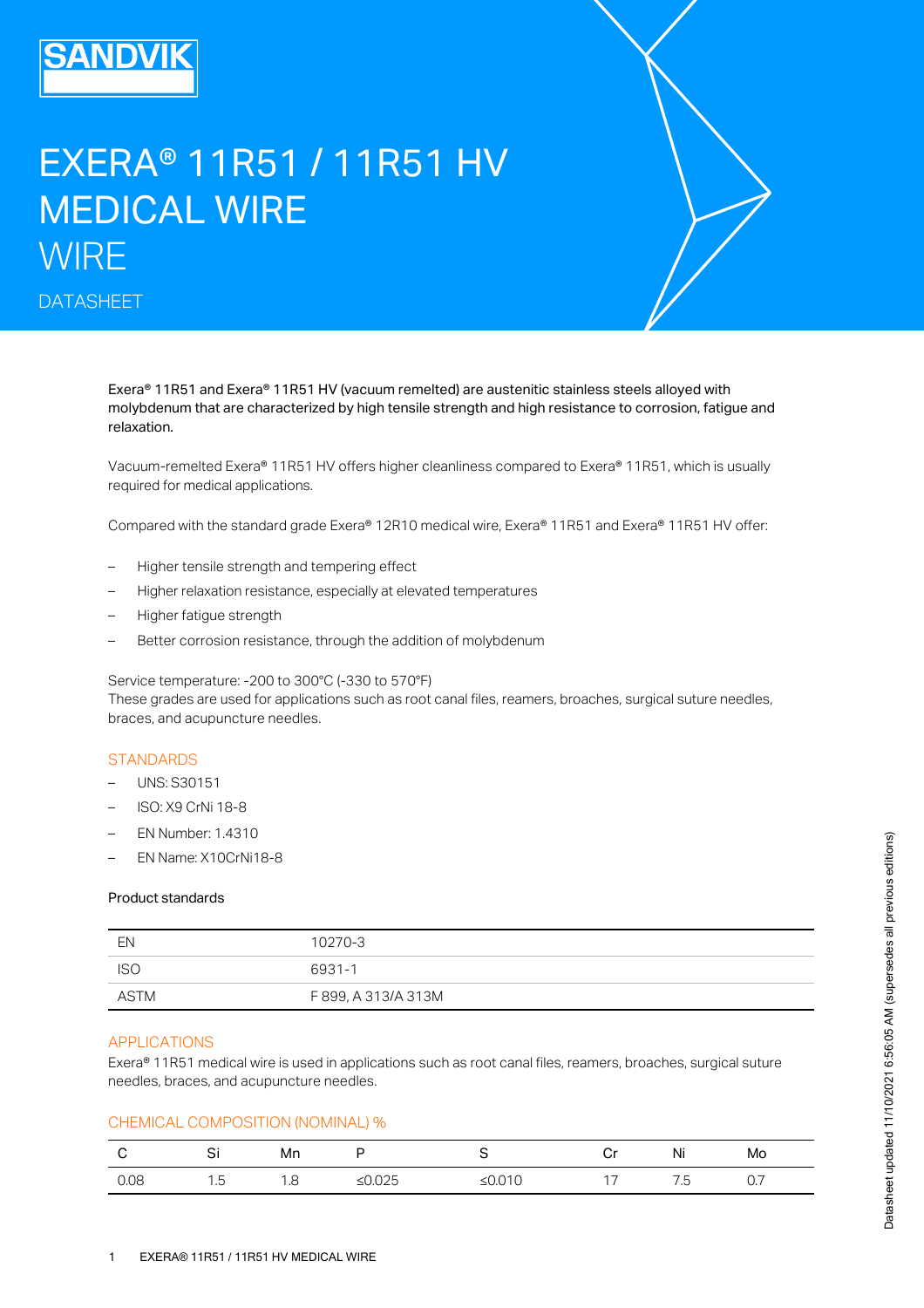# FORMS OF SUPPLY

Wire is delivered in a number of different forms to suit customers' requirements:

- In coils with weights up to 150 kg
- On various types of spools with wire weights up to 500 kg
- In straightened lengths up to 4 m

Click on the following items for detailed information about surfaces finishes, delivery forms spools and coils, diameter tolerances and ovality.

#### Surface finishes and size range

| Size range, mm |
|----------------|
| $0.20 - 8.50$  |
| $0.22 - 2.50$  |
| $0.11 - 0.80$  |
| $0.40 - 6.00$  |
| $0.40 - 6.00$  |
|                |

# MECHANICAL PROPERTIES

Mechanical properties in the `as delivered´ condition

# Tensile strength and proof strength, MPa (ksi)

| Wire diameter  |                   | Nominal         |     | Nominal    |     |
|----------------|-------------------|-----------------|-----|------------|-----|
|                |                   | Rm <sup>1</sup> |     | $R_{p0.2}$ |     |
| mm             | in.               | MPa             | ksi | MPa        | ksi |
| $0.15 - 0.20$  | $0.0059 - 0.0079$ | 2530            | 367 | 2150       | 312 |
| $>0.20 - 0.30$ | $>0.0079 - 0.012$ | 2470            | 358 | 2100       | 305 |
| $>0.30 - 0.40$ | $>0.012 - 0.016$  | 2420            | 351 | 2060       | 299 |
| $>0.40 - 0.50$ | $>0.016 - 0.020$  | 2365            | 343 | 2010       | 292 |
| $>0.50 - 0.65$ | $>0.020 - 0.026$  | 2310            | 335 | 1960       | 284 |
| $>0.65 - 0.80$ | $>0.026 - 0.031$  | 2260            | 328 | 1920       | 278 |
| $>0.80 - 1.00$ | $>0.031 - 0.039$  | 2200            | 319 | 1870       | 271 |
| $>1.00 - 1.25$ | $>0.039 - 0.049$  | 2150            | 312 | 1830       | 265 |
| $>1.25 - 1.50$ | $>0.049 - 0.059$  | 2100            | 305 | 1785       | 259 |
| $>1.50 - 1.75$ | $>0.059 - 0.069$  | 2040            | 296 | 1730       | 251 |
| $>1.75 - 2.00$ | $>0.069 - 0.079$  | 1990            | 289 | 1690       | 245 |
| $>2.00 - 2.50$ | $>0.079 - 0.098$  | 1880            | 273 | 1600       | 232 |
| $>2.50 - 3.00$ | $>0.098 - 0.118$  | 1830            | 265 | 1555       | 225 |
| $>3.00 - 3.50$ | $>0.118 - 0.138$  | 1775            | 257 | 1510       | 219 |
| $>3.50 - 4.25$ | $>0.138 - 0.167$  | 1720            | 249 | 1460       | 212 |
| $>4.25 - 5.00$ | $>0.167 - 0.197$  | 1670            | 242 | 1420       | 206 |
| $>5.00 - 6.00$ | $>0.197 - 0.236$  | 1610            | 233 | 1370       | 199 |
| $>6.00 - 7.00$ | $>0.236 - 0.276$  | 1560            | 226 | 1330       | 193 |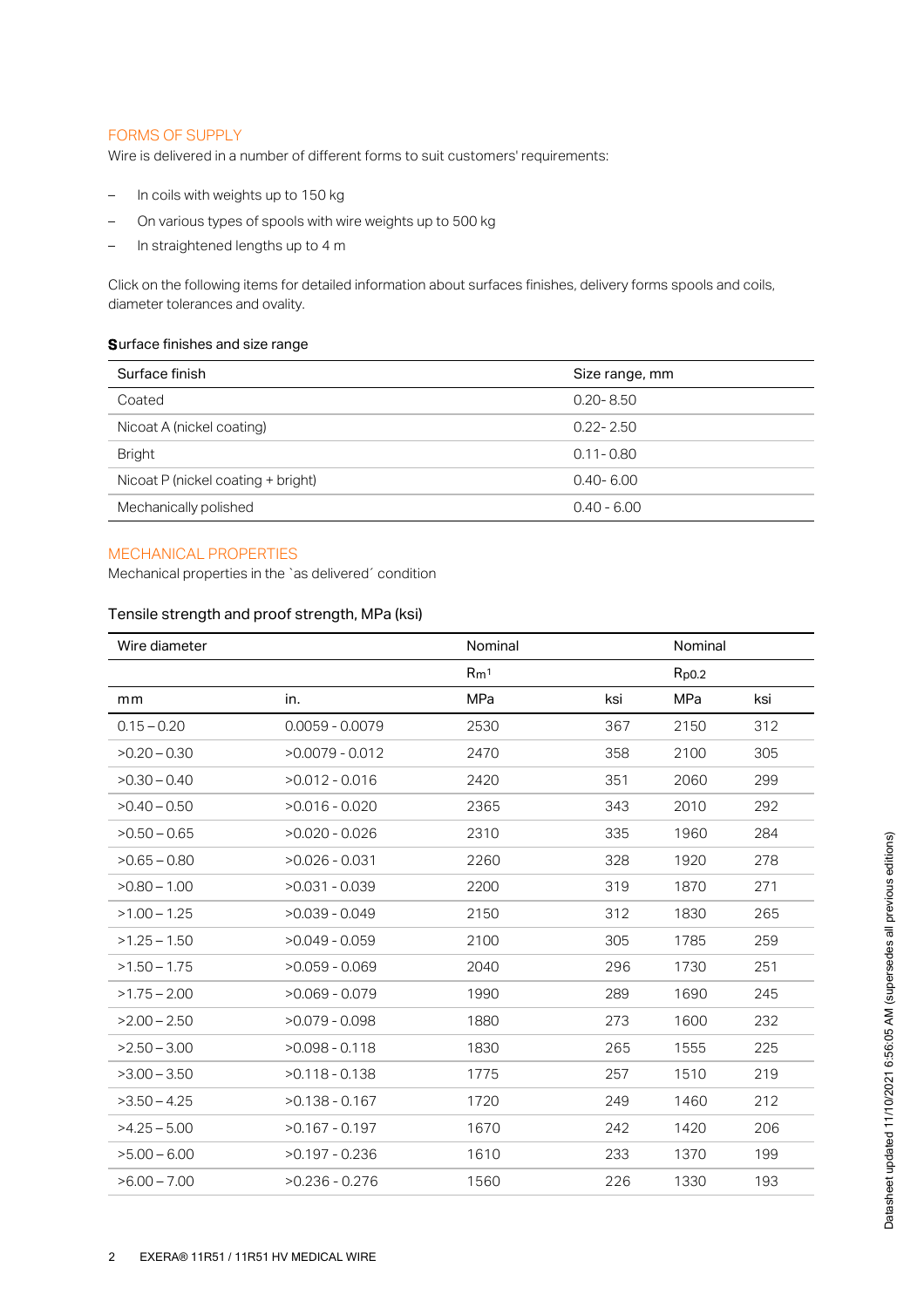| Wire diameter         |                  | Nominal         |     | Nominal    |     |
|-----------------------|------------------|-----------------|-----|------------|-----|
|                       |                  | Rm <sup>1</sup> |     | $R_{D0.2}$ |     |
| mm                    | ın.              | MPa             | ksi | MPa        | ksi |
| $>7.00 - 8.50$        | $>0.276 - 0.335$ | 1505            | 218 | 1280       | 186 |
| Other strength levels |                  | On request      |     |            |     |

 $11$  tolerance on tensile strength  $+1 - 7.0$  % in accordance with En 10 270-3 grade 1.4310HS.

The tensile strength can be increased by 150–300 MPa (22 - 44 ksi) by tempering. Please click on heat treatment for further information. The tensile strength variation between spools/coils within the same production lot is  $\pm 50$ MPa (7 ksi) maximum. The proof strength in the tempered condition is approx. 90% of the tempered tensile strength. The tensile strength values are guaranteed and are measured directly after production. During storage, the strength will increase marginally due to ageing. Depending on the storage conditions, ageing can increase the strength by 0 - 80 MPa (0 - 12 ksi). S-2140

## Straightened lengths

After straightening the strength is approx. 7% lower.

#### Static strength, tempered and pre-stressed cylindrical helical springs

#### Sandvik Product Research

The strength data below is based on laboratory tests performed by Sandvik R&D. The data applies at 20°C in normal, dry atmosphere, unless otherwise stated. They are not guaranteed values but should be taken as recommendations in the choice of wire gauge, stress level, etc. A description of the testing procedure can be found, together with explanations under the following items:

E- and G-moduli S-2130

Strength and mechanical testing S-2131

#### PHYSICAL PROPERTIES

The physical properties of a steel are related to a number of factors, including alloying elements, heat treatment and manufacturing route , but the following data can be used for rough calculations.

Density: 7.9 g/cm<sup>3</sup>, 0.29 lb/in<sup>3</sup>

## Specific heat capacity

| 500 J/kg °C    | in the temperature range $50 - 100^{\circ}$ C |
|----------------|-----------------------------------------------|
| 0.12 Btu/lb °F | in the temperature range 120 - 210°F          |

## Thermal conductivity

| Temperature, °C | W/m °C | Temperature, °F | Btu/ft h °F |
|-----------------|--------|-----------------|-------------|
| 20              | 15     | 68              | У           |
| 100             | 16     | 210             | 9           |
| 200             | 18     | 390             | 10.5        |
| 300             | 19     | 570             | 11.5        |

#### Resistivity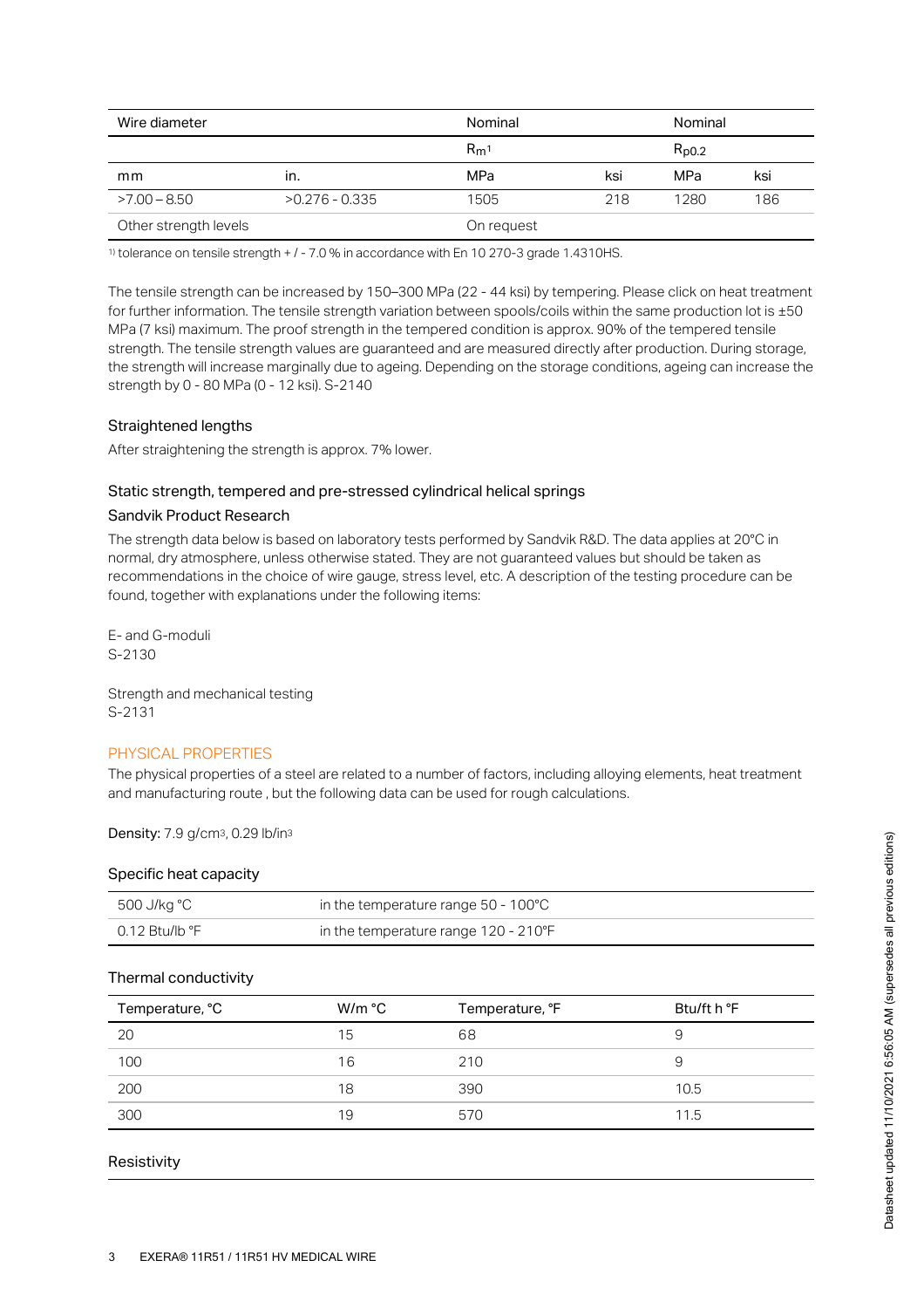| Temperature, °C | μΩm  | Temperature, °F | $\mu$ Qin. |
|-----------------|------|-----------------|------------|
| 20              | 0.90 | 70              | 35.0       |
| 100             | 0.95 | 210             | 37.0       |
| 200             | 1.00 | 390             | 39.0       |
| 300             | 1.05 | 570             | 41.5       |

# Thermal expansion 1 )

| Temperature, °C | per °C | Temperature, °F | per °F |
|-----------------|--------|-----------------|--------|
| $20 - 100$      | 17     | $68 - 210$      | 9.5    |
| $20 - 200$      | 17.5   | 68 - 390        | 9.5    |
| 20 - 300        | 18.5   | 68 - 570        | 10.0   |

1) Mean values in temperature ranges ( $x10 - 6$ )

Magnetic permeability,  $\mu_{\text{max}}$  about 35

# Shear modulus, MPa (ksi)

as delivered: approx. 71 000 (10 295) tempered: approx. 73 000 (10 585)

## Modulus of elasticity, MPa (ksi)

as delivered: approx.185 000 (26 825) tempered: approx. 190 000 (27 550) The strength will decrease by 3–4% per 100°C (180°F) increase in service temperature.

#### CORROSION RESISTANCE

It is very important to avoid corrosion in spring applications so as not to impair spring properties. Exera® 11R51/11R51HV are austenitic stainless steels and have sufficient corrosion resistance in most spring applications.

The corrosion resistance of the material is slightly higher compared to Sandvik 12R10 and standard ASTM 301, due to the addition of molybdenum.

Compared to other stainless spring steels, Exera® 11R51/11R51HV have superior performance. However, all austenitic steels of this type are susceptible to stress corrosion cracking (SCC) when in contact with chloride solutions at elevated temperatures.

#### HEAT TREATMENT

By tempering at 425°C (780°F)/0.5 - 4 h, the tensile strength will increase by about 150-300 MPa (20 - 45 ksi). If a shorter tempering time is used the tempering effect will be lower.

- In continuous conveyor furnaces, where the holding time at temperature is very short (min. 3 minutes), the temperature can be increased to about 475°C (780°F). –
- In the `as delivered´ condition the ratio of proof strength/tensile strength is about 0.85. After tempering the ratio will be about 0.90. –

Please note that tension springs coiled with initial tension must not be tempered at the same high temperature as other types of spring.

We recommend batch tempering at 250°C (480°F)/0.5–3 h, or continuous tempering in a conveyor furnace with a holding time of 3–5 minutes at about 300°C (570°F). S-2131. Click here for information on heat treatment in batch, continuous furnaces and on Why temper springs? S-2140